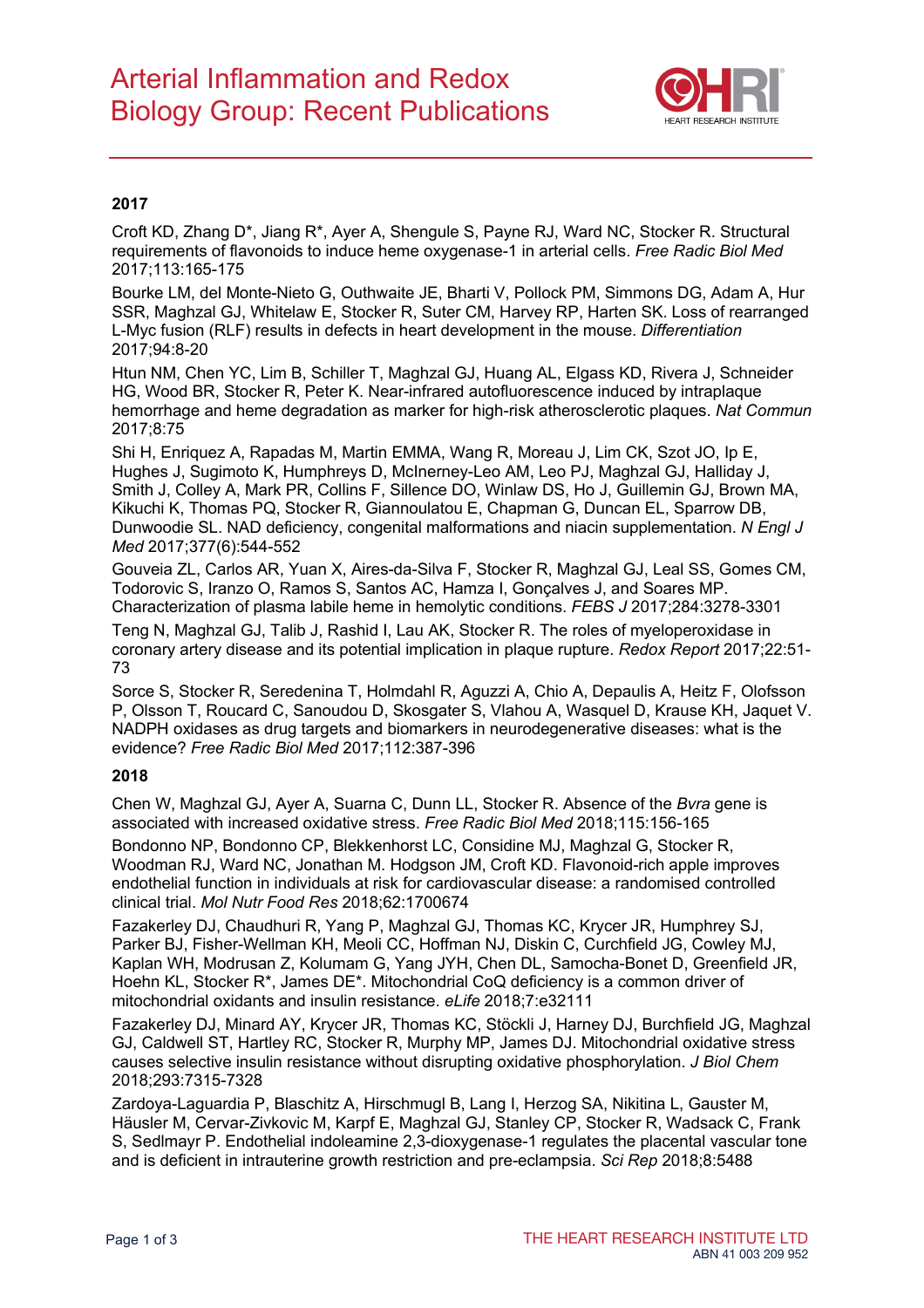# Arterial Inflammation and Redox Biology Group: Recent Publications



Rashid I, Maghzal GJ, Chen Y-C, Cheng D, Talib J, Newington D, Ren MQ, Vajandar SK, Searle AK, Maluenda AC, Lindstedt EL, Jabbour A, Kettle AJ, Bongers A, Power C, Michaëlsson E, Peter K, Stocker R. Myeloperoxidase is a potential molecular imaging and therapeutic target for the identification and stabilization of high-risk atherosclerotic plaque. *Eur Heart J* 2018;39:3301- 3310

Stanley C, Maghzal GJ, Stocker R. Roles of hydrogen peroxide in the regulation of vascular tone. *In* Hydrogen peroxide metabolism in health and disease. Eds: Vissers MCM, Hampton MB, Kettle TJ (CRC Press, Taylor & Francis Group, Boca Raton, Florida) 2018, pp. 423-448

Chen W, Stocker R. Absence of bilirubin increases oxidative stress *in vivo*. *Atlas of Science* 2018;<https://atlasofscience.org/absence-of-bilirubin-increases-oxidative-stress-in-vivo/>

#### **2019**

Stanley CP, Maghzal GJ, Ayer A, Talib J, Giltrap AM, Shengule S, Wolhuter K, Wang Y, Chadha P, Suarna C, Prysyazhna O, Scotcher J, Dunn LL, Prado F, Nguyen N, Odiba JO, Baell JB, Stasch JP, Yamamoto Y, DiMascio P, Eaton P, Payne RJ, Stocker R. Singlet molecular oxygen regulates vascular tone and blood pressure in inflammation. *Nature* 2019;566:548-522

Bajzikova M, Kovarova J, Coelho AR, Boukalova S, Oh S, Rohlenova K, Svec D, Hubackova S, Endaya B, Judasova K, Bezawork-Geleta A, Kluckova K, Chatre L, Zobalova R, Novakova A, Vanova K, Ezrova Z, Maghzal GJ, Magalhaes Novais S, Olsinova M, Krobova L, An YJ, Davidova E, Nahacka Z, Sobol M, Cunha-Oliveira T, Sandoval-Acuña C, Strnad H, Zhang T, Huynh T, Serafim TL, Hozak P, Sardao VA, Koopman WJH, Ricchetti M, Oliveira PJ, Kolar F, Kubista M, Truksa J, Dvorakova-Hortova K, Pacak K, Gurlich R, Stocker R, Zhou Y, Berridge MV, Park S, Dong L, Rohlena J, Neuzil J. Reactivation of dihydroorotate dehydrogenase-driven pyrimidine biosynthesis restores tumor growth of respiration-deficient cancer cells. *Cell Metabolism* 2019;29:399-416

Sobti S, Ishmukhametov R, Bouwer JC, Ayer A, Suarna C, Smith NJ, Christie M, Stocker R, Thomas M. Duncan TM, Stewart AG. Cryo-EM reveals distinct conformations of *E. coli* ATP synthase on exposure to ATP *eLife* 2019;e43864

Cheng D, Talib J, Stanley CP, Rashid I, Michaëlsson E, Lindstedt EL, Croft KD, Kettle AJ, Maghzal GJ, Stocker R. Inhibition of MPO (myeloperoxidase) attenuates endothelial dysfunction in mouse models of vascular inflammation and atherosclerosis. *Arterioscler Thromb Vasc Biol* 2019;39:1448-1457

Augsburger F, Filippova A, Rasti D, Seredenina T, Lam M, Maghzal G, Mahiout Z, Jansen-Dürr P, Knaus UG, Doroshow J, Stocker R, Krause KH, Jaquet V. Pharmacological characterization of the seven NOX isoforms and their inhibitors. *Redox Biol* 2019;26:101272

Talib J, Hains PG, Tumanov S, Hodson MP, Robinson PJ, Stocker R. Barocycler-based concurrent multiomics method to assess molecular changes associated with atherosclerosis using small amounts of arterial tissue from a single mouse. *Anal Chem* 2019;91:12670-12679.

Roch A, Magon NJ, Maire J, Suarna C, Ayer A, Waldvogel S, Imhof BA, Koury MJ, Stocker R, Schapira M. Transition to 37°C reveals importance of NADPH in mitigating oxidative stress in stored RBCs. *JCI Insight* 2019;4:e126376

#### **2020**

Tempelhagen L, Ayer A, Culham DE, Stocker R, Wood JM. Cultivation at high osmotic pressure confers ubiquinone 8-independent protection of respiration on *Escherichia coli*. *J Biol Chem* 2020;295:981-993

Bradley MC, Yang K, Fernández-del-Río L, Ngo J, Ayer A, Tsui HS, Novales NA, Stocker R, Shirihai OS, Barros MH, Clarke CF. COQ11 deletion mitigates respiratory deficiency caused my mutations in the gene encoding the coenzyme Q chaperone protein Coq10. *J Biol Chem* 2020;295:6023-6042